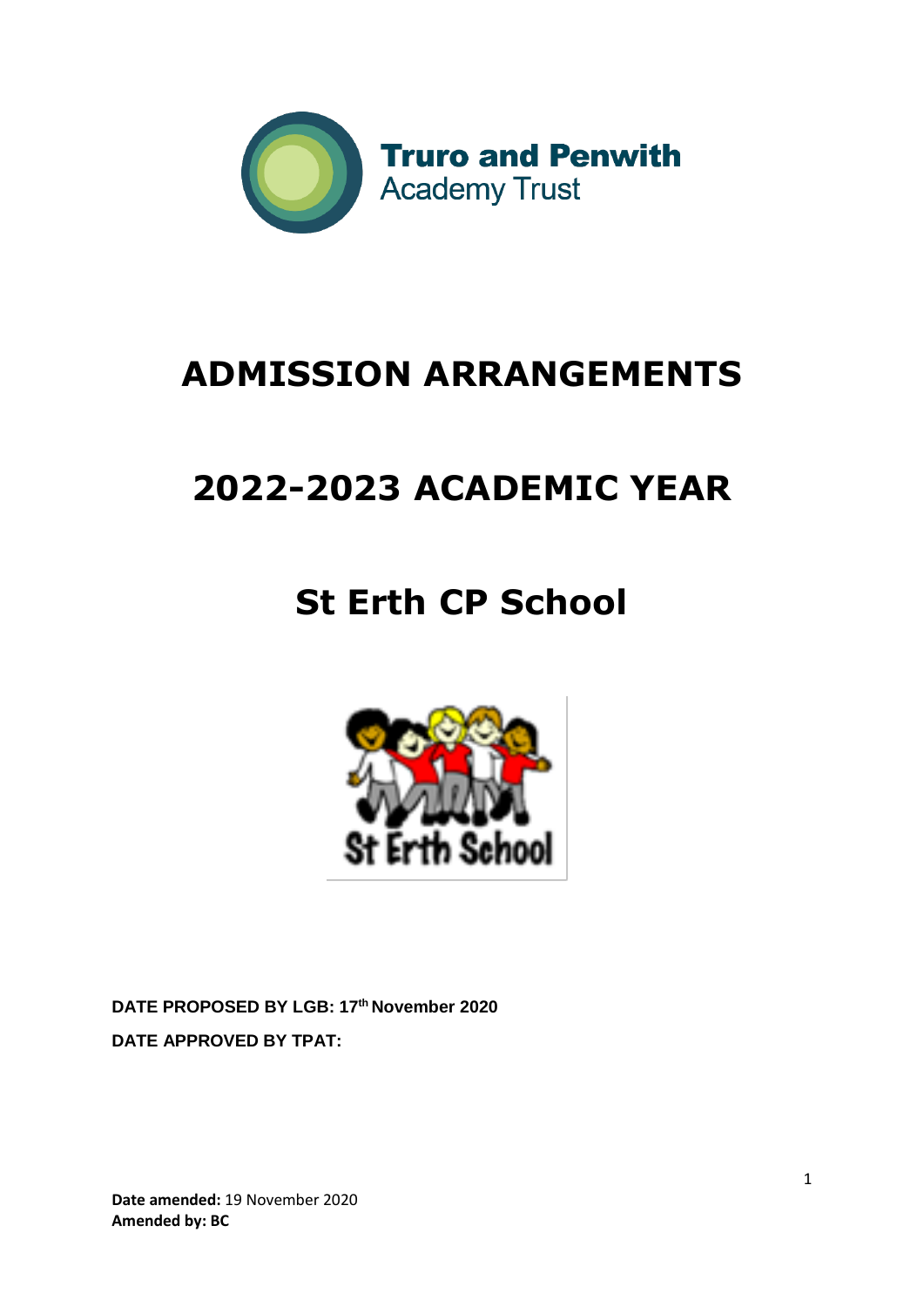## **Responsibility for admissions**

The Trustees of the Truro and Penwith Academy Trust (TPAT) have responsibility for approval of the Admissions Policy and admissions arrangements for all member schools within the Trust. The Local Governing Body has delegated responsibility for the proposal of the admissions policy and arrangements, and for application decisions in the member school. This policy is based upon relevant policy and legislation including the Department for Educations School Admissions Code. Schools within the Trust operate an equal preference scheme as defined in the Code and will fully participate in Cornwall Council's Fair Access Protocol.

### **Admissions Scheme**

Cornwall Council has a statutory duty to co-ordinate the admissions process for reception applications and has opted to assist parents by acting as a clearing house for applications to other main school year groups.

Details of the co-ordinated admissions scheme for Reception admissions are available from Cornwall Council School Admissions Team, New County Hall, Truro, TR1 3AY

Telephone: 0300 1234 101

Email: [schooladmissions@cornwall.gov.uk](mailto:schooladmissions@cornwall.gov.uk)

Web: [www.cornwall.gov.uk/admissions](http://www.cornwall.gov.uk/admissions)

Closing dates, deadlines and timescales (including those relating to late applications) will be as stated in those schemes.

All applications for places at TPAT schools must be made directly to the applicant's home authority on the appropriate Common Application Form (CAF). The CAF and supporting information will be available electronically on the Local Authority's website or in a paper form from the Local Authority. There is no supplementary information form required by the Trust.

# **Applying for a place**

All applications for places in Reception (primary) Year 7 (secondary) or during the school year must be made direct to the applicant's home local authority on the appropriate application form. The application form and supporting information will be available on the Local Authority's website.

However, if your child has an Education, Health and Care Plan you **do not** need to complete an application form as a school place will be identified through a separate process.

## **Allocation of Places**

Children with an Education, Health and Care Plan that names the school will be admitted regardless of the number on roll in the year group.

Children in Care who are directed to the school by the Local Authority (or Secretary of State in the case of academies) will be admitted to the school regardless of the number on roll in the year group.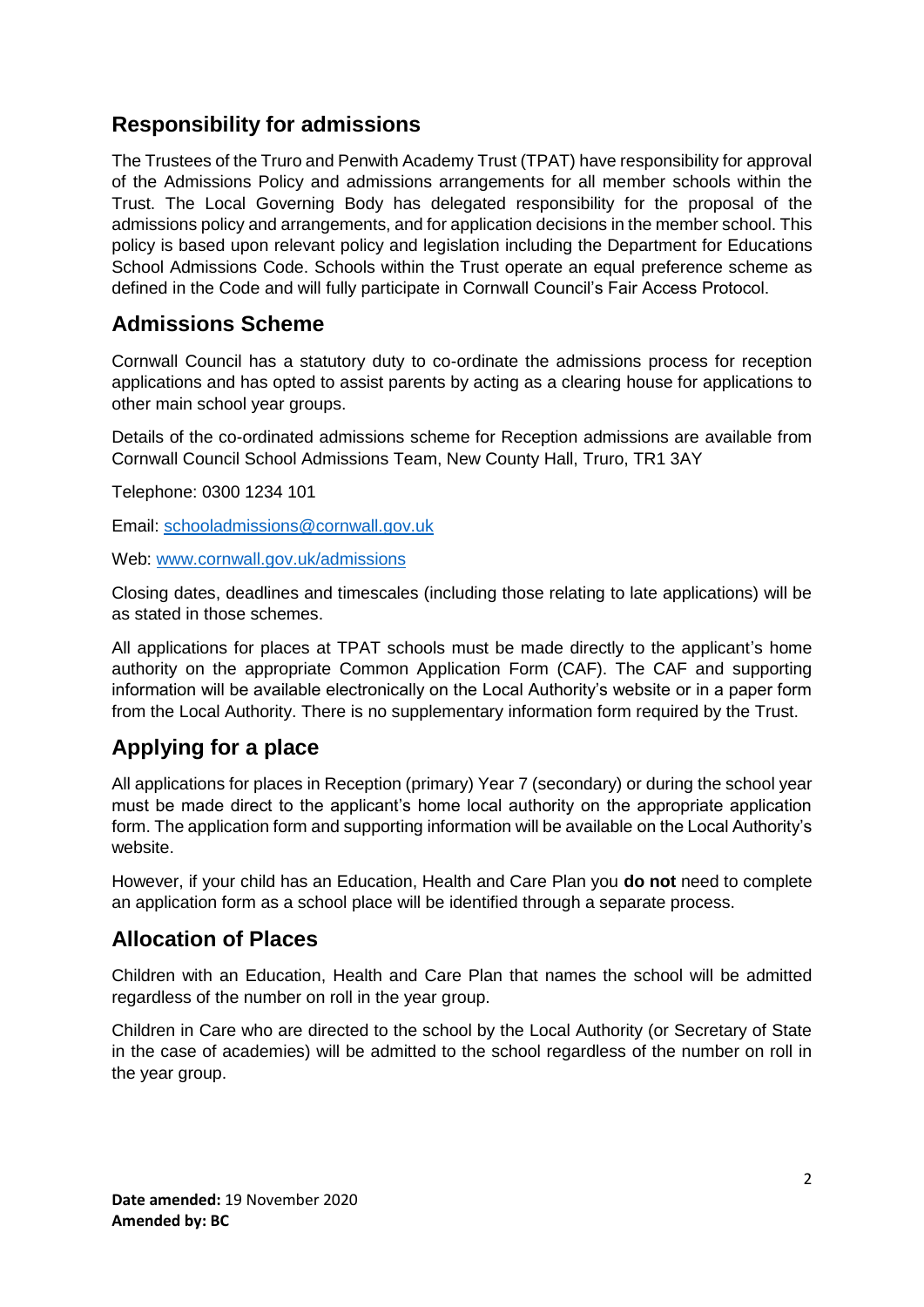The published admission number (PAN) for Reception in 2022/23 will be **15**

Places will be allocated up to this number. In the event that more applications are received than places available, the oversubscription criteria listed later in this document will be used to decide on allocations. If the school is not oversubscribed, all applicants will be admitted. The PAN is the maximum number of pupils the school will admit at the relevant admission age in any given year.

## **Deferred/Delayed Entry**

All children are entitled to start school full-time in the September following their fourth birthday. However, parents may choose deferred or part-time entry to the reception year for their child, bearing in mind that by law children have to be in full-time education by the start of the term following their fifth birthday – when they reach 'compulsory school age'. Parents of summerborn children may also seek a place for their child outside their normal age group i.e. entry to reception a year later than normal, for example if the child may naturally have fallen into a lower age group if it were not for being born prematurely. Parents choosing part-time or deferred entry or wishing to delay entry to the reception year must contact the Headteacher.

## **Admission of children outside the normal age group**

Parents may seek a place for their child outside their normal age group, for example, if the child is gifted and talented or has experienced problems such as ill health. Those wishing to request placement outside the normal age group should contact the Headteacher.

The process for requesting admission out of the normal age group is to contact the school to request a meeting with the head teacher to discuss the issue. The Academy Trust and School Governors will make decisions on the basis of the circumstances of each case and in the best interests of the child concerned. This will include taking account of the parent's views; information about the child's academic, social and emotional development; where relevant, their medical history and the views of a medical professional; whether they have previously been educated out of their normal age group; and whether they may naturally have fallen into a lower age group if it were not for being born prematurely. The Trust will also take into account the views of the head teacher and governors of the academy.

Guidance can also be found at www.cornwall.gov.uk/admissions or on request from the School Admissions Team. Parents who are refused a place at a school for which they have applied have the right of appeal to an independent admission appeal panel. However, they do not have a right of appeal if they have been offered a place and it is not in the year group they would like.

# **Appeals**

Applicants refused a place at the school have the right of appeal. Appeals are heard by an independent appeals panel arranged by the Local Authority on behalf of the Trust and Local Governing Body. Further details and a timeline can be found in the Local Authority's Coordinated Admissions Scheme. Applicants can only appeal again for a place in the same school within the same academic year if the admission authority for that school has accepted a further application because there has been a significant and material change in the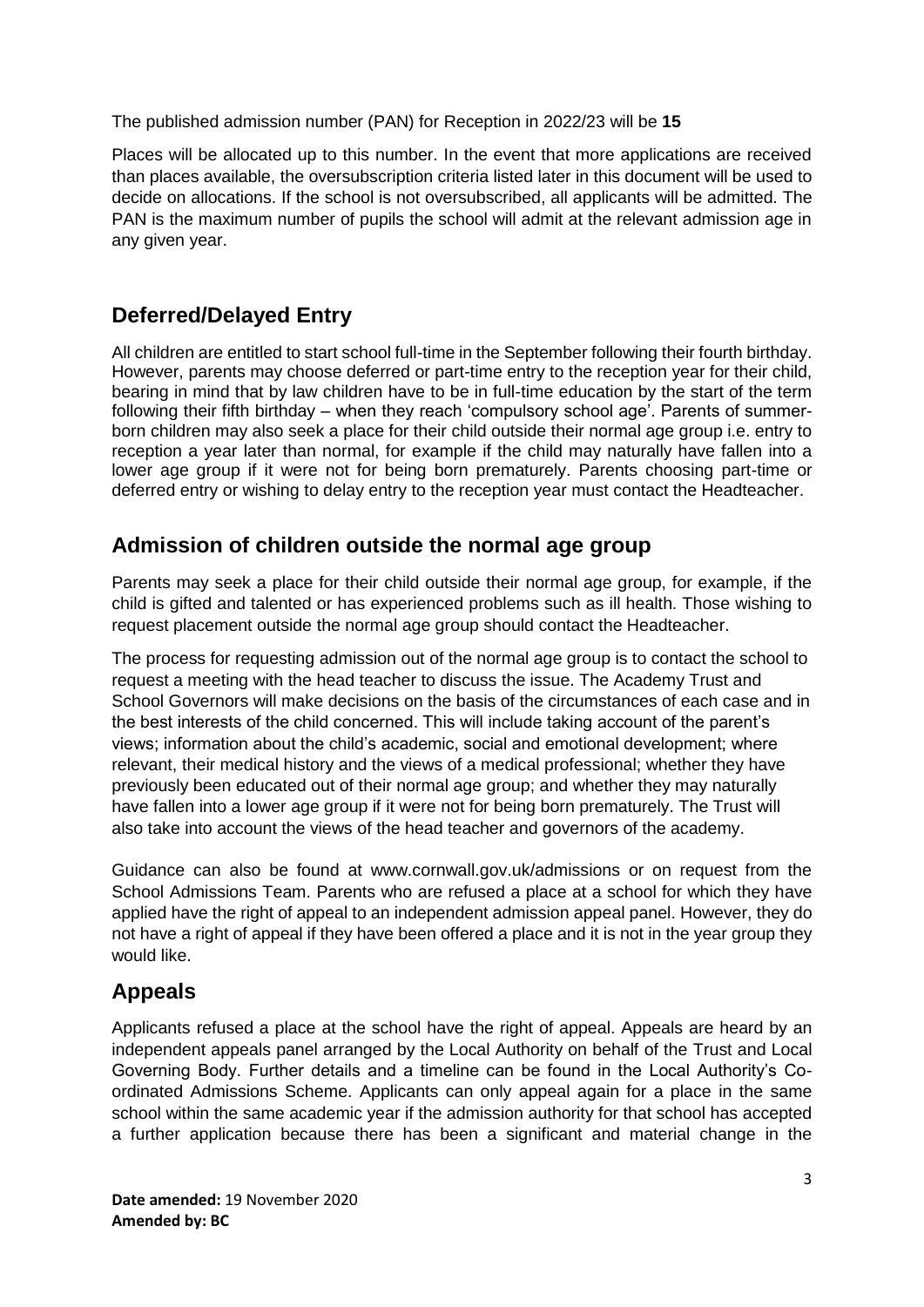circumstances of the parent or carer, child or school (e.g. a change of address into a school's designated area), but has determined that the new application must also be refused.

# **Waiting Lists**

If the school is oversubscribed, a waiting list will be held for the whole of the academic year for all year groups and parents/carers can request that their child is added to this list if they are refused a place. The waiting list will be based on the school's oversubscription criteria and a child's place on a waiting list is subject to change according to additional information received about applications or children being added to the list – so their place on the list might move up or down. **No priority is given to the length of time that a child has been on the list.** Children with an Education, Health and Care Plan and children in care or children that were previously in care will take precedence over those on the waiting list. Children admitted under the Fair Access Protocol will also be given priority over children on the waiting list.

## **Over subscription criteria**

If the school is oversubscribed, after the admission of pupils with an Education, Health and Care Plan, where the school is named in the plan, priority for admission will be given to those children who meet the criteria set out below.

# **Primary Oversubscription Criteria**

In the event of there being more than the **PAN (15),** applications for places in reception for the 2022/2023 academic year or more applications than places for any year group during the school year, the following oversubscription criteria will be used to prioritise applications, after the admission of children whose Education, Health and Care Plan names the school:

- 1. Children in care and children who were previously in care but immediately after being in care became subject to an Adoption, Child Arrangement, or Special Guardianship Order including those who appear (to the admission authority) to have been in state care outside of England and ceased to be in care as a result of being adopted.
- 2. Children who live within the designated area of the school, as defined by the Local Authority, or whose parents/carers can provide evidence that they will be living in the designated area of the school by the date from which admission is required.

If there are more designated area children wanting places than there are places available after the allocation of children under criterion 2, criteria 3 to 5 below will be used to decide which of these children should have priority for admission. If there are still places available after all the designated area children have been allocated places, criteria 3 to 5 will be used to decide which of the remaining children should have priority for any spare places.

- 3. Children with siblings who will still be attending the school at the time of their admission.
- 4. Children with an unequivocal professional recommendation from a doctor, school medical officer, educational psychologist or education welfare officer that nonplacement at the school would not be in the best interest of the child. Such recommendations must be made in writing and must give full supporting reasons and will be reviewed by the LA.
- 5. All other children.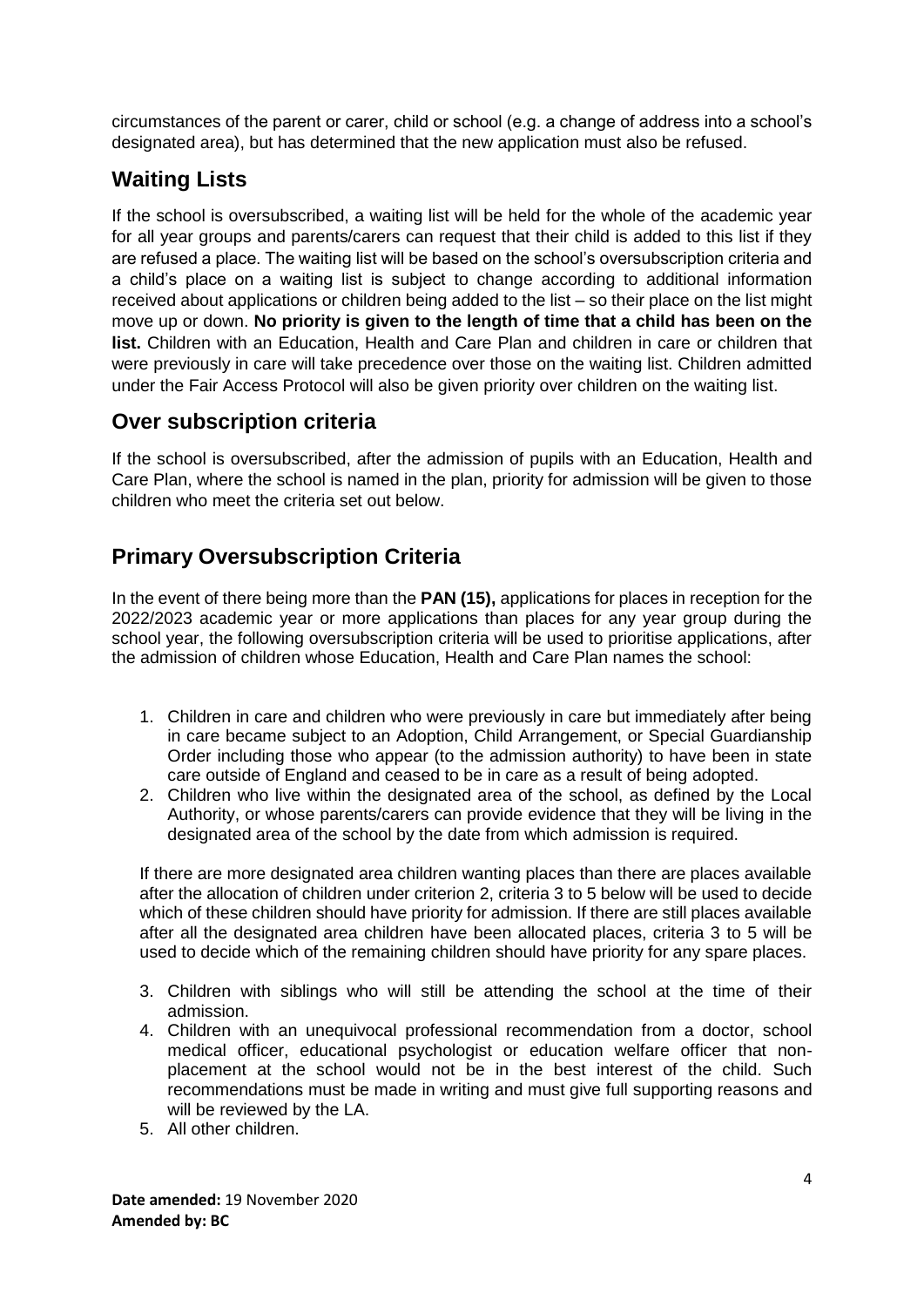# **Late Applications**

Late applications will be processed in line with Cornwall Council's co-ordinated admissions scheme.

## **In Year Admissions**

Parents can apply at any time during the school. Cornwall Council will operate waiting lists for all in year applications. The school will operate oversubscription criteria for admissions to year groups 1 to 6 as per reception admission. Under the "Fair Access" policy, it is possible that a school will be directed to admit a child even if this would take the year group above (or further above) PAN.

## **Full or Part Time Entry**

The school operates the same process as Cornwall Council in respect of parents wishing for their children to start full-time in September.

## **Notes and Definitions**

### **Children in care**

A 'child in care' is also referred to as a 'looked after child' and is a child who is (a) in the care of a local authority, or (b) being provided with accommodation by a local authority in the exercise of their social services functions (see the definition in Section 22(1) of the Children Act 1989).

A 'Child Arrangement Order' is an order settling the arrangements to be made as to the person with whom the child is to live under Section 8 of the Children Act 1989. Section 14A of the Children Act 1989 defines a 'Special Guardianship Order' as an order appointing one or more individuals to be a child's special guardian (or special guardians).

A child is regarded as having been in state care outside of England if they were in the care of or were accommodated by a public authority, a religious organisation, or any other provider of care whose sole or main purpose is to benefit society (see Section 23ZZA(8) of the Children Act 1989 (inserted by Section 4 of the Children and Social Work Act 2017))

### **Designated areas**

Cornwall Council has divided the County into geographical areas. Each of these areas are served by a specific school, or in some cases, groups of schools. These areas are called 'designated areas' (you may also have heard these areas referred to as 'catchment' areas). The designated area used in schools within Truro and Penwith Academy Trust oversubscription criteria will be as defined by Cornwall Council. NB: not all schools prioritise on the basis of designated area or use the Local Authority's defined area, however, entitlement to home to school transport will still be based on these areas. Your designated school will not always be the one nearest to your home address. Maps are available for all designated areas online at: www.cornwall.gov.uk/admissions or by calling the School Admissions Team on 0300 1234 101 or emailing: [schooladmissions@cornwall.gov.uk.](mailto:schooladmissions@cornwall.gov.uk)

If you are planning to move into the designated area of St Erth School your application for a place for your child will not be given the priority accorded to designated area pupils without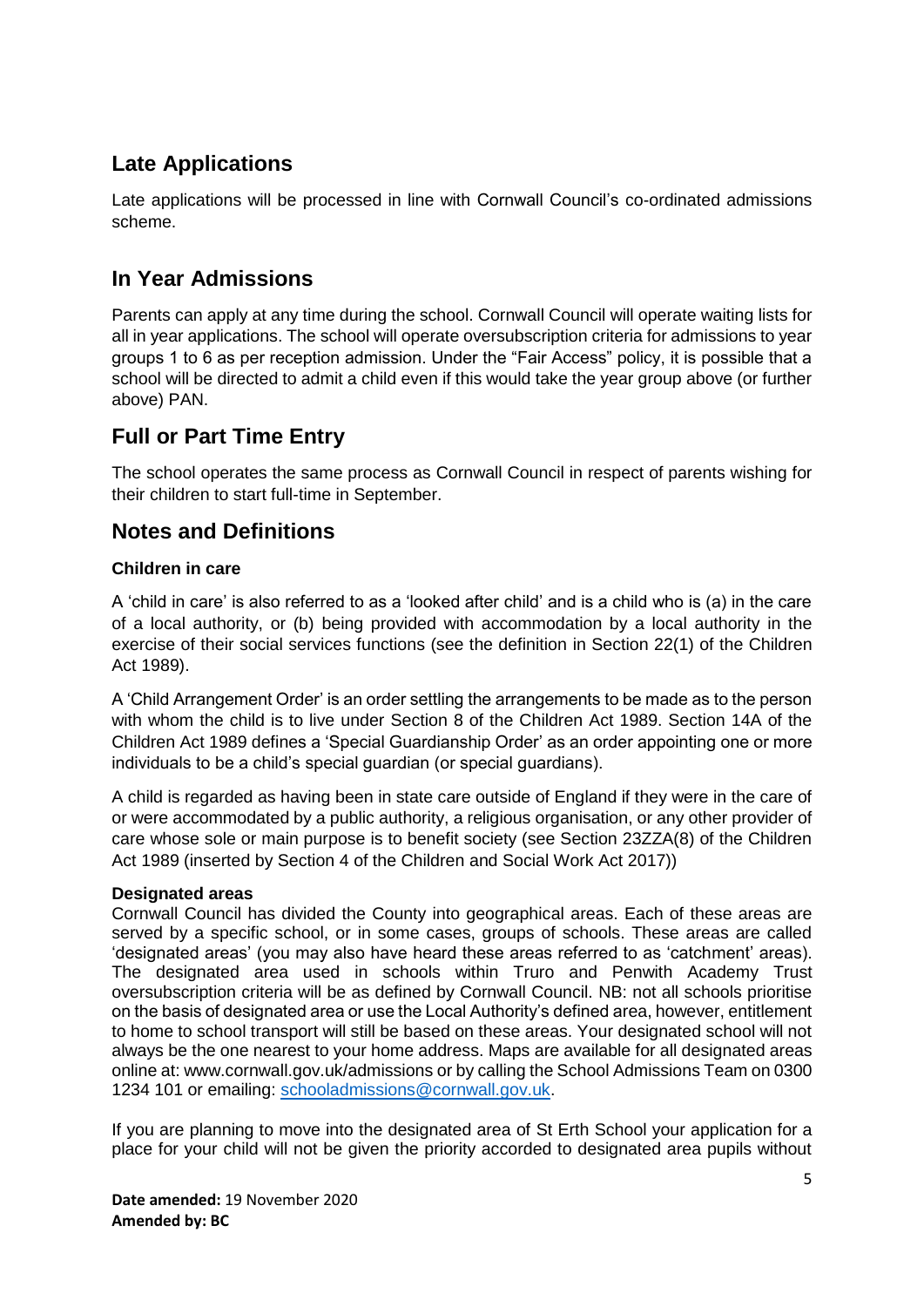firm evidence of your new address and moving date, such as a copy of a signed and dated tenancy agreement or confirmation that contracts have been exchanged.

#### **Children with an unequivocal professional recommendation**

Applicants will only be considered under this criterion where the parent/carer can demonstrate that **only** the preferred school can meet the exceptional medical or social needs of the child, supported by a recommendation from, for example, a doctor, school medical officer or educational psychologist. Such recommendations must be made in writing to the School Admissions Team and must give full supporting reasons. The admission authority will make the final decision on whether or not to accept an application under this criterion.

#### **Siblings**

'Siblings' means brothers or sisters. They are defined as children with at least one natural or adoptive parent in common, living at the same or a different address. Children living permanently in the same household at the same address would also be counted as siblings, regardless of their actual relationship to each other. To qualify as a sibling a child must be on the roll of the school in question at the date of application, allocation and admission.

If a child is a sibling of a multiple birth (e.g. twins, triplets, etc.) and has been offered a place at the requested school, every effort will be made to offer places to siblings at the same school, which may mean allocating places above the Published Admission Number (PAN) where this is possible. However, where this is not possible, parents will be invited to decide which of the children should be allocated the available place(s).

#### **Tie-breakers**

If any of the criteria outlined earlier leave more children with an equal claim than places available, priority will be given to the child who lives nearer to the preferred school.

#### **Final tie-breaker**

Should the tie-breakers above still leave children with an equal claim because distances are exactly the same, random allocation will be used to decide on priority. The school will use the Local Authority's Random Allocation Protocol, supervised by an independent person, which is available on request.

#### **Distances**

Home to school distances used for tie-breaking will be measured by a straight-line measurement as determined by Cornwall Council's nominated Geographical Information System. Measurements will be between your home address (the centre of the main building of the property) and the main gate of the school (as determined by Cornwall Council).

Distances used to determine nearest school with room (i.e. where it is not possible to offer a place at a preferred school) and for establishing transport entitlements will be measured by the nearest available route as determined by Cornwall Council's nominated Geographic Information System software.

#### **Home address**

Each child can have only one registered address for the purposes of determining priority for admission and transport entitlement. This address should be the place where the child is normally resident at the point of application or evidence of the address from which a child will attend school, in the form of written confirmation of a house purchase or a formal tenancy